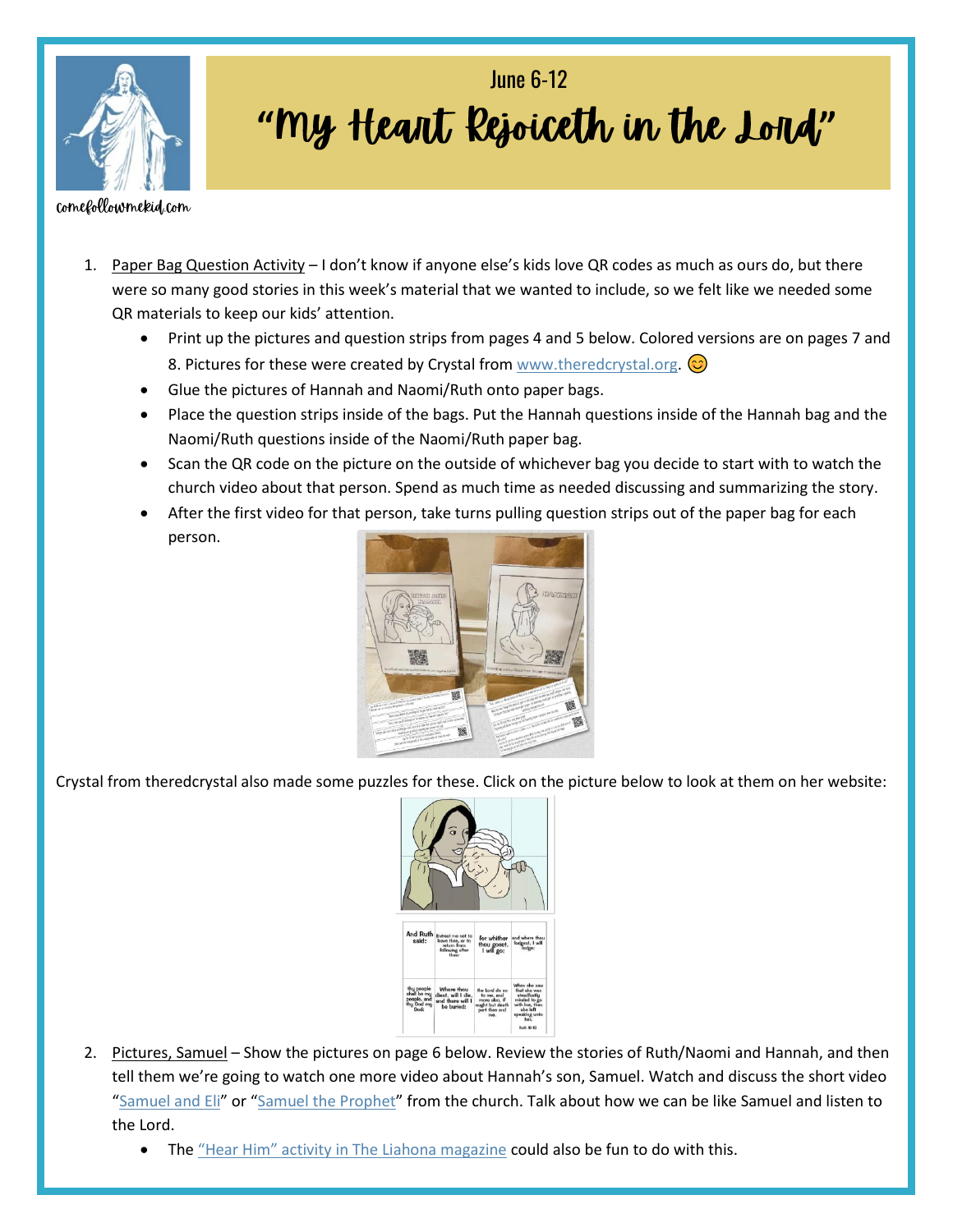- 3. Scripture Draw Watch "[Ruth and Naomi](https://www.youtube.com/watch?v=plfhR_vMoKY)" from Latter Day Kids to review their story. Then do the scripture draw on page 3 below.
- 4. Treat Show kindness to others like Ruth did by deciding on a treat to make for family/friends. It could be fun to decorate notes to go with the treats too.

## Additional Idea from The Friend Magazine (Printable pieces that can be used for this are on page 9 below):

**Grains of Service** 



Story: Read about Ruth in the scripture story on page 8. She worked hard and gathered grain to take care of her husband's mother. God blessed her for serving others.

Song: "When We're Helping" (Children's Songbook, 198)

Activity: Cut out pieces of paper in the shape of grain kernels. Use a stick or long piece of paper as a stem. Glue or tape your kernels to the stem to make a stalk of grain. Whenever you serve someone, pull off a kernel. Keep going until the stem is bare!

*Additional Idea from the Manual: "Perhaps Hannah's song will inspire you to find a creative way to express your gratitude to the Lord—a song, a painting, an act of service, or anything that communicates your feelings toward Him."*

Additional Ideas.

More Great Free Ideas at [www.theredcrystal.org](http://www.theredcrystal.org/) [Old Testament Cartoon Videos from the Church Website](https://www.churchofjesuschrist.org/study/manual/old-testament-stories-2022?lang=eng) [Women in the Old Testament](https://www.churchofjesuschrist.org/study/friend/2022/06/women-in-the-old-testament?lang=eng) game from *The Friend* "[Ruth and Naomi](https://abn.churchofjesuschrist.org/study/manual/old-testament-stories-2022/ruth-and-naomi?lang=eng)" "[Hannah](https://abn.churchofjesuschrist.org/study/manual/old-testament-stories-2022/hannah?lang=eng)" "[Samuel the Prophet](https://abn.churchofjesuschrist.org/study/manual/old-testament-stories-2022/samuel-the-prophet?lang=eng)" "[Ruth and Naomi](https://www.churchofjesuschrist.org/study/friend/2022/06/ruth-and-naomi?lang=eng)" story from *The Friend*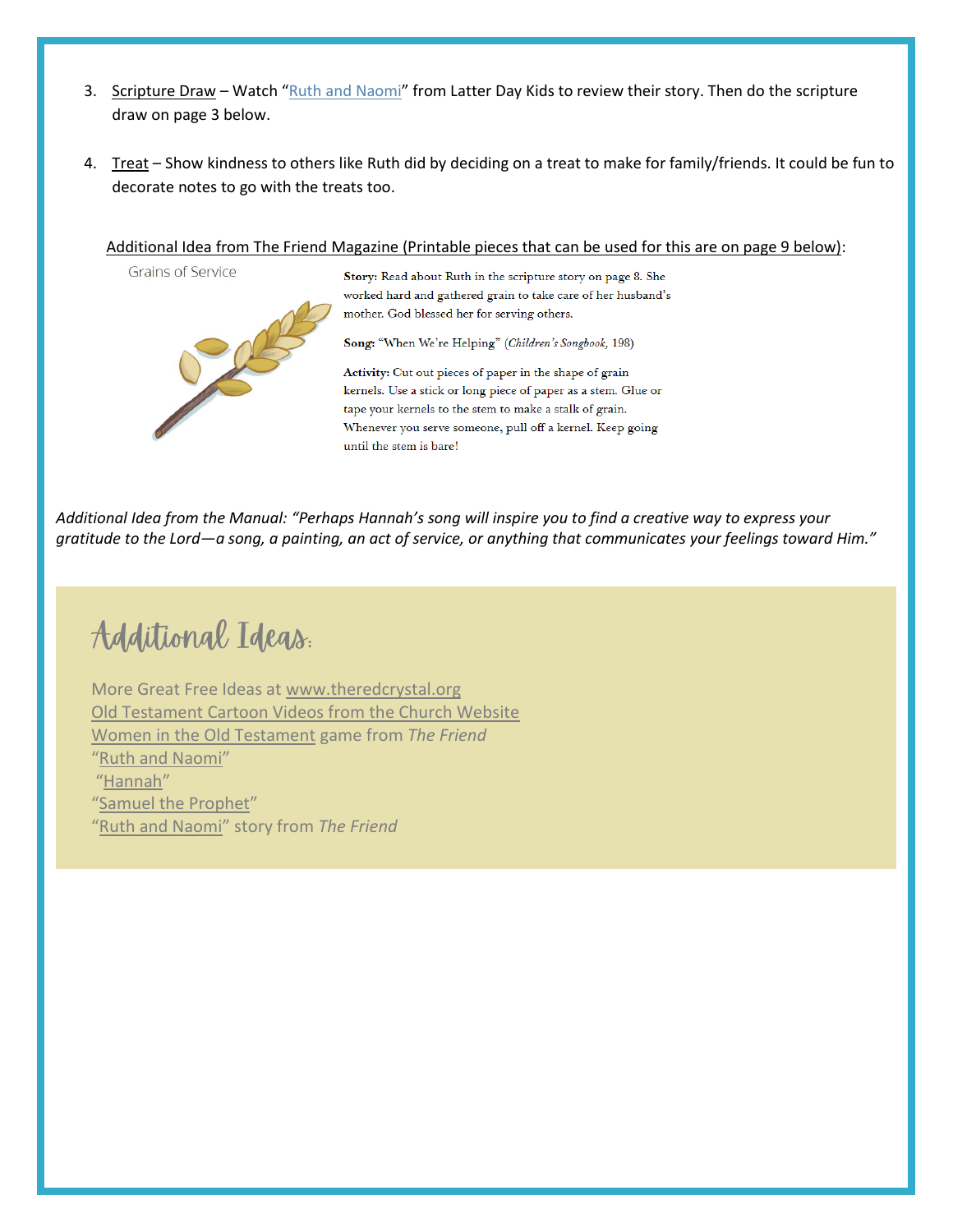## Ruth

When Ruth's husband died, rather than staying in her home country, she chose to go with her widowed mother-in-law, Naomi, and care for her.

Write or draw a picture of one thing you will do this week to show kindness to your family or friends.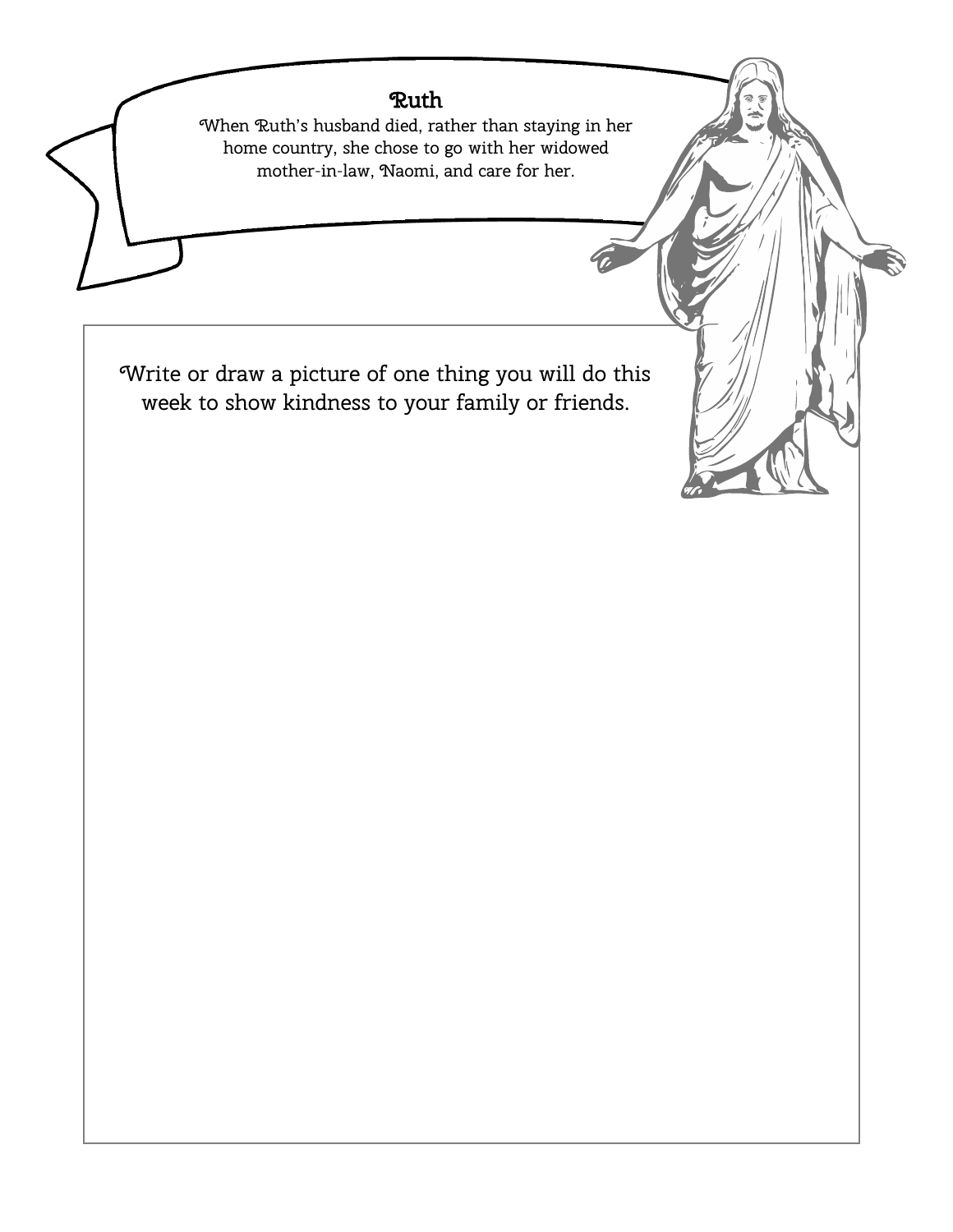

Read 1 Samuel 1:10. Why was Hannah sad? What did she do when she was sad? Is it okay to pray when we are sad?

What are some things that would be good to talk about with God when you pray? Everyone take turns Listing one thing you could say in your prayers. See how many rounds you can go without repeating something someone else said.

Scan this QR code for a song about prayer.

Sing along and discuss how you can feel Heavenly Father's presence when you pray.

Read Hannah's words of praise in 1 Samuel 2:1-10. How did she feel when the Lord answered her prayers and blessed her with a child?

Scan this QR code for a song about sunshine. While listening, draw a picture of a sun on a blank piece of paper. Inside the sun, draw pictures of things the Lord has given you that help you feel happy! See how many you can draw before the song is done.



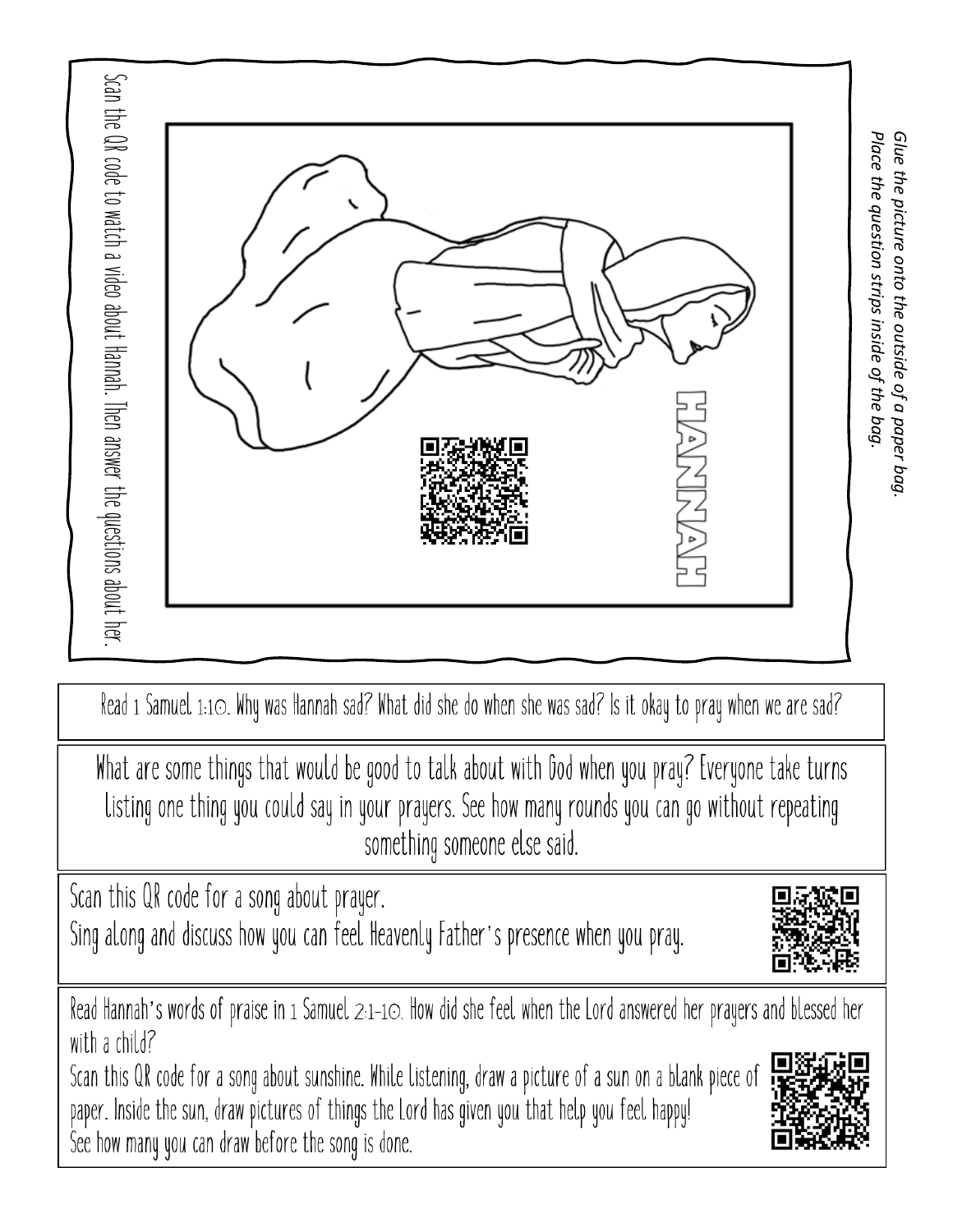

Scan the QR code to link to a story in *The Friend*. See if you can retell details of this story from looking at the pictures. What were some acts of kindness done by characters in this story?



Name a time someone did something kind for you. How did it make you feel?

Name a time you did something kind for someone else. How did it make you feel?

Everyone take turns listing one thing you could say or do to show others you are a good friend to them. See how many rounds you can go without repeating what someone else said.

> Scan the QR code to listen to a song about kindness. Choose one kind thing you will do for a family member or friend this week.

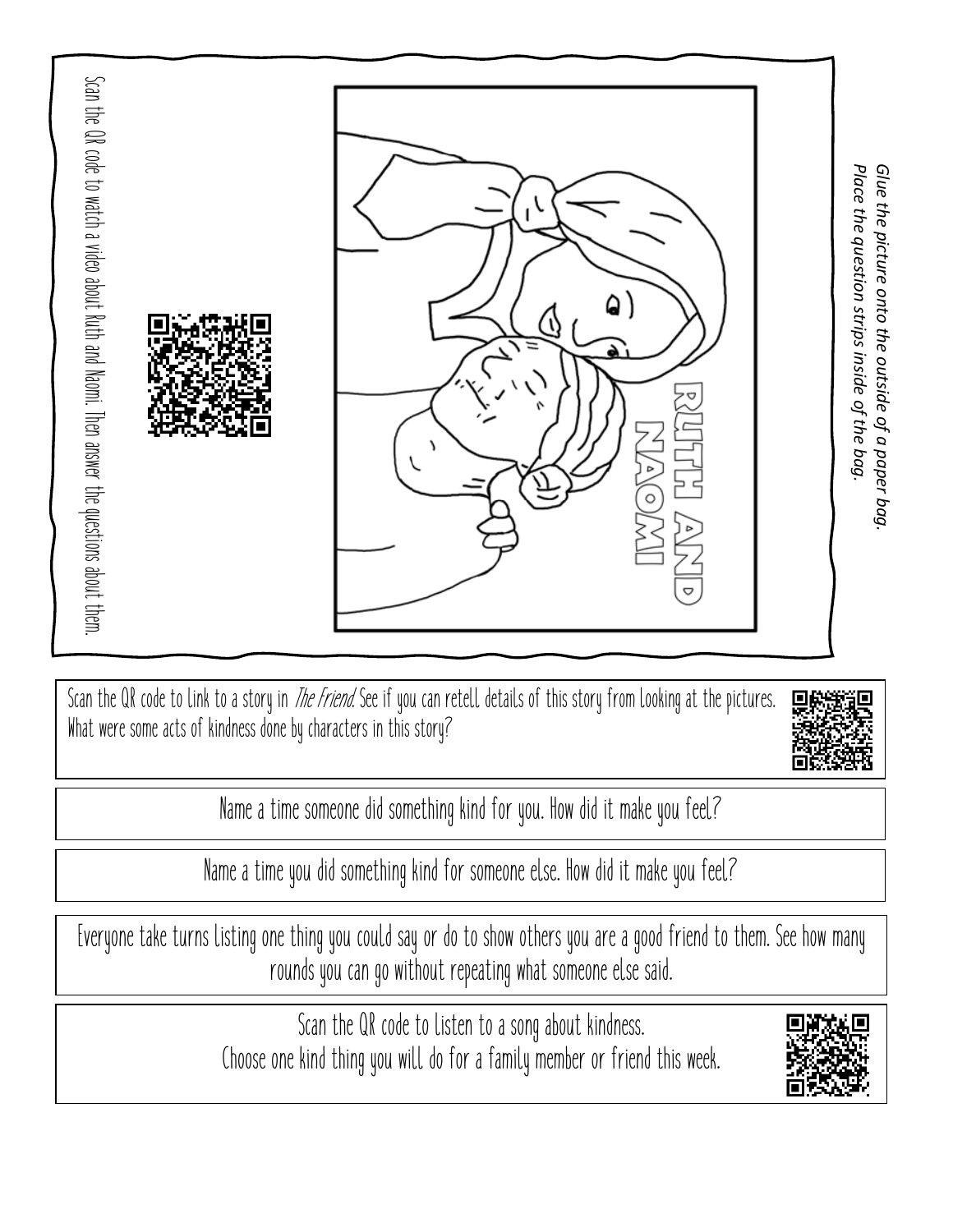

Whither Thou Goest, by Sandy Freckleton Gagon



For This Child I Prayed, by Elspeth Young



Illustration of Samuel hearing the Lord, by Sam Lawlor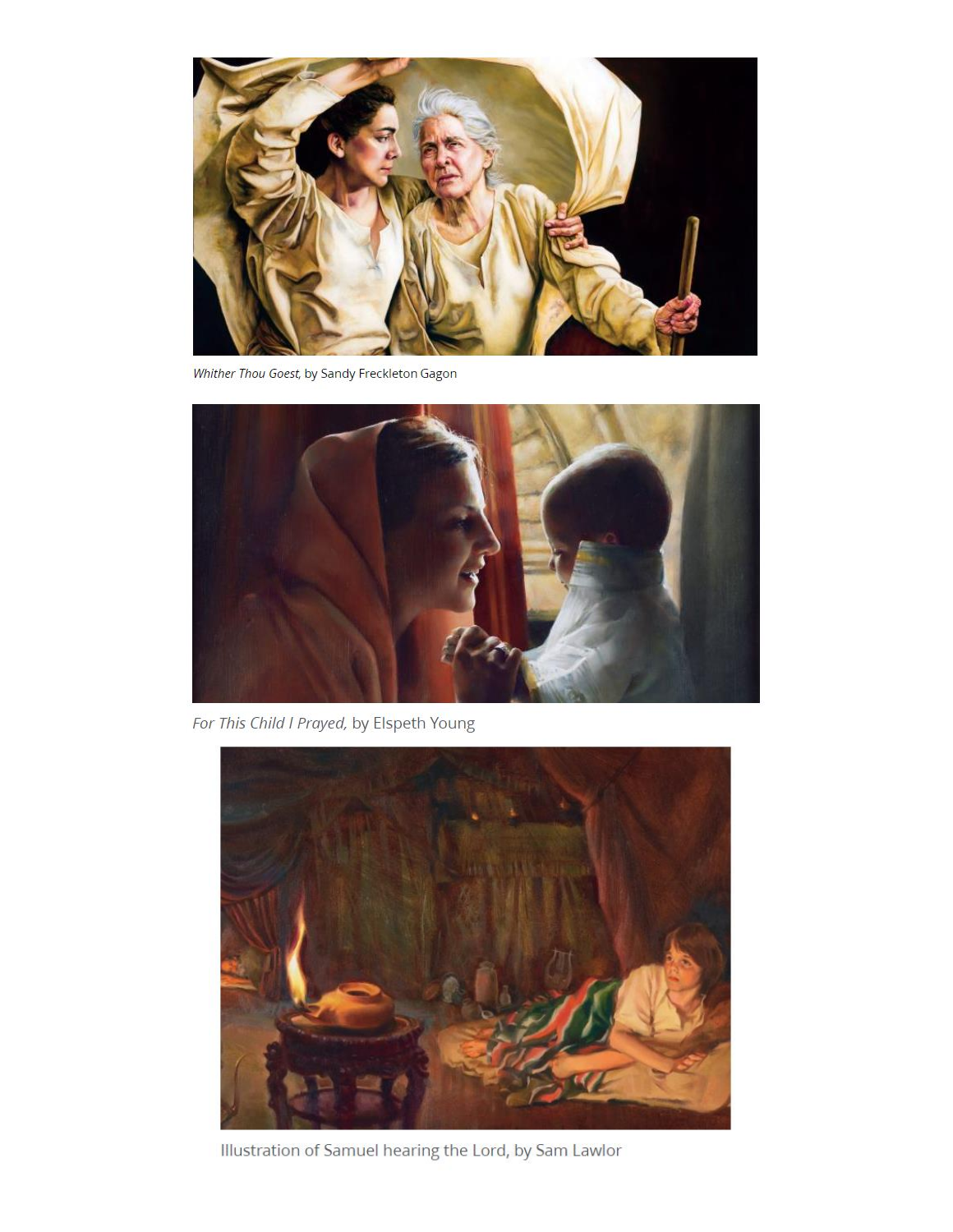

Read 1 Samuel 1:10. Why was Hannah sad? What did she do when she was sad? Is it okay to pray when we are sad?

What are some things that would be good to talk about with God when you pray? Everyone take turns Listing one thing you could say in your prayers. See how many rounds you can go without repeating something someone else said.

Scan this QR code for a song about prayer. Sing along and discuss how you can feel Heavenly Father's presence when you pray.

Read Hannah's words of praise in 1 Samuel 2:1-10. How did she feel when the Lord answered her prayers and blessed her with a child?

Scan this QR code for a song about sunshine. While listening, draw a picture of a sun on a blank piece of paper. Inside the sun, draw pictures of things the Lord has given you that help you feel happy! See how many you can draw before the song is done.

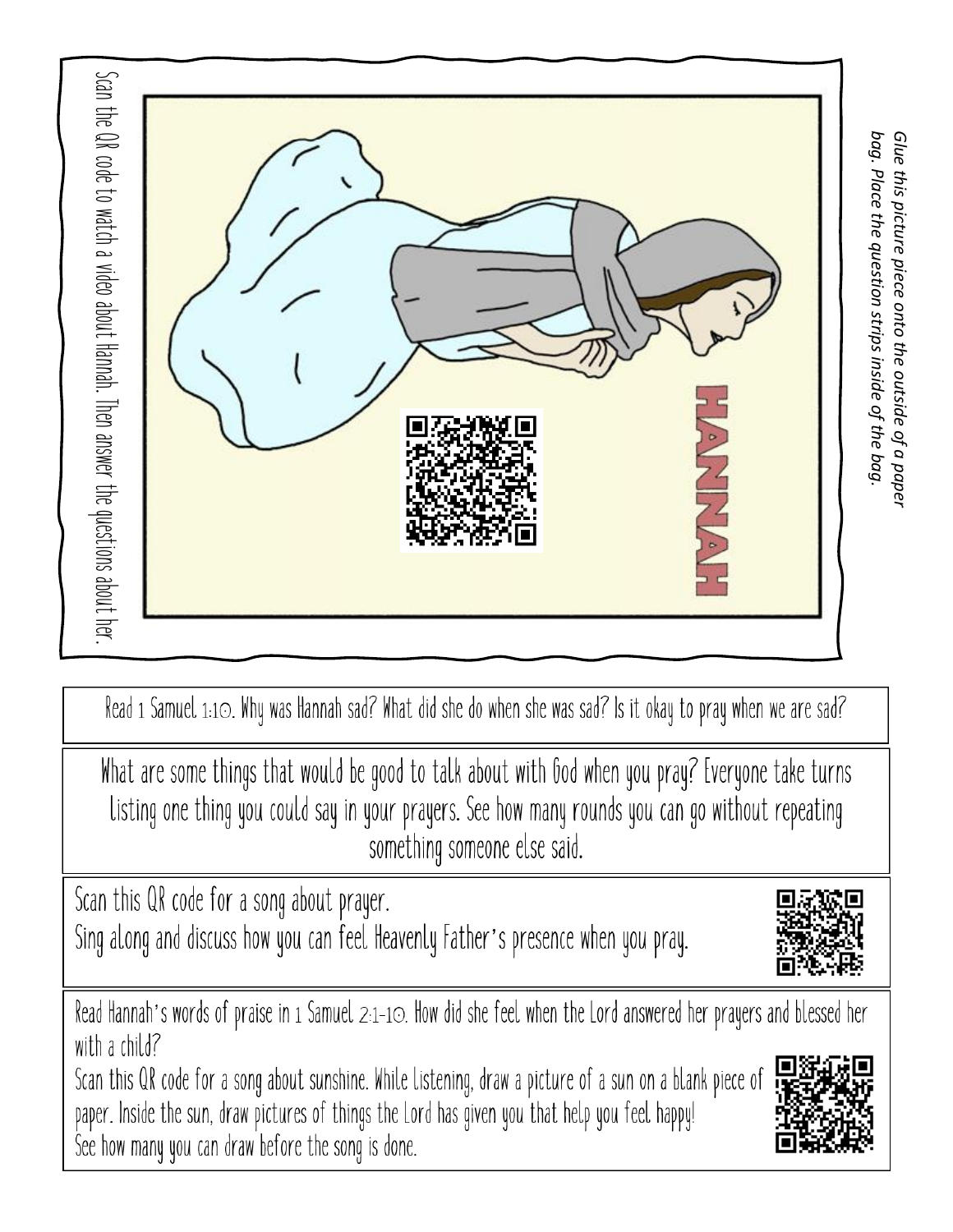

Scan the QR code to link to a story in *The Friend*. See if you can retell details of this story from looking at the pictures. What were some acts of kindness done by characters in this story?



Name a time someone did something kind for you. How did it make you feel?

Name a time you did something kind for someone else. How did it make you feel?

Everyone take turns listing one thing you could say or do to show others you are a good friend to them. See how many rounds you can go without repeating what someone else said.

> Scan the QR code to listen to a song about kindness. Choose one kind thing you will do for a family member or friend this week.